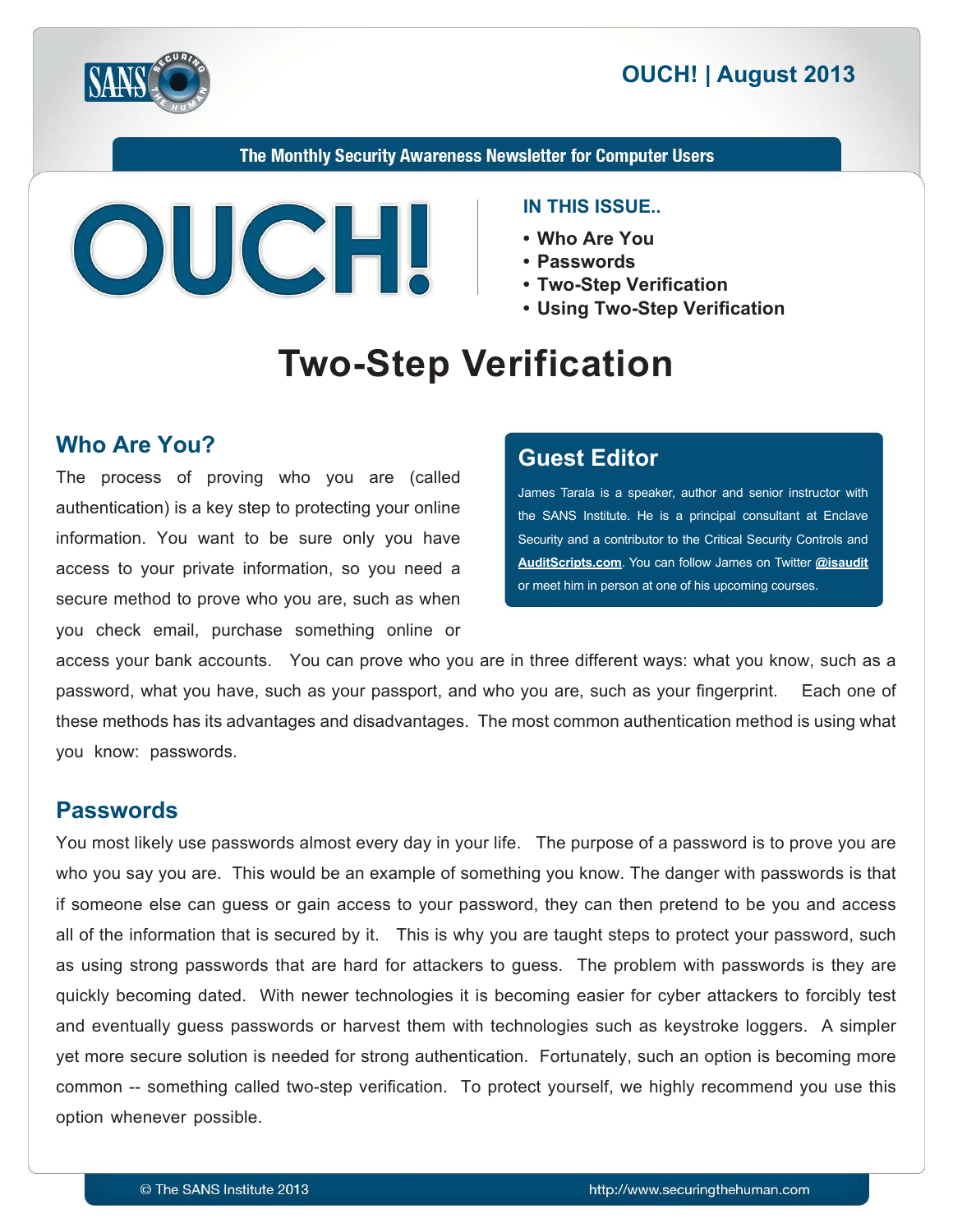## **2013 | OUCH! | August 2013**



## **Two-Step Verification**

## **Two-Step Verification**

Two-step verification (sometimes called two-factor authentication) is a more secure way to prove your identity. Instead of requiring just one step for authentication, such as passwords (which is something you know), it requires two steps. Your ATM card is an example. When you withdraw money from an ATM machine, you are actually using a form of two-step verification. To prove who you are when accessing your money, you need two things: the ATM card (something you have) and the PIN number (something) you know). If you lose your ATM card your money is still safe; anyone who finds your card cannot withdraw your money as they do not know your PIN (unless you wrote your PIN on your card, which is a bad idea). The same is true if they only have your PIN and not the



*<i>Use two-step verification whenever possible, as it is a far more secure solution than* just passwords.

card. An attacker must have both to compromise your ATM account. This is what makes two-step verification so much more secure: you have two layers of security.

## **Using Two-Step Verification**

One of the leaders in online two-step verification is Google. With a variety of free online services such as Gmail, Google needed to provide a stronger authentication solution for its millions of users. As such Google rolled out two-step verification for most of its online services. Not only is Google's two-step verification a free service any Google user can sign-up for, but other online providers are using similar technology for their services, such as Dropbox, Facebook, LinkedIn and Twitter. By understanding how Google's two-step verification works, you will understand how many other online two-step verification services work.

Google's two-step verification works as follows. First, you will need your username and password, just as before. That is the first factor, something you know. However, Google then requires a second factor, something you have -- specifically, your smartphone. There are two different ways you can use your smartphone as part of the log in process. The first is to register your phone number with Google. When you attempt to authenticate with your